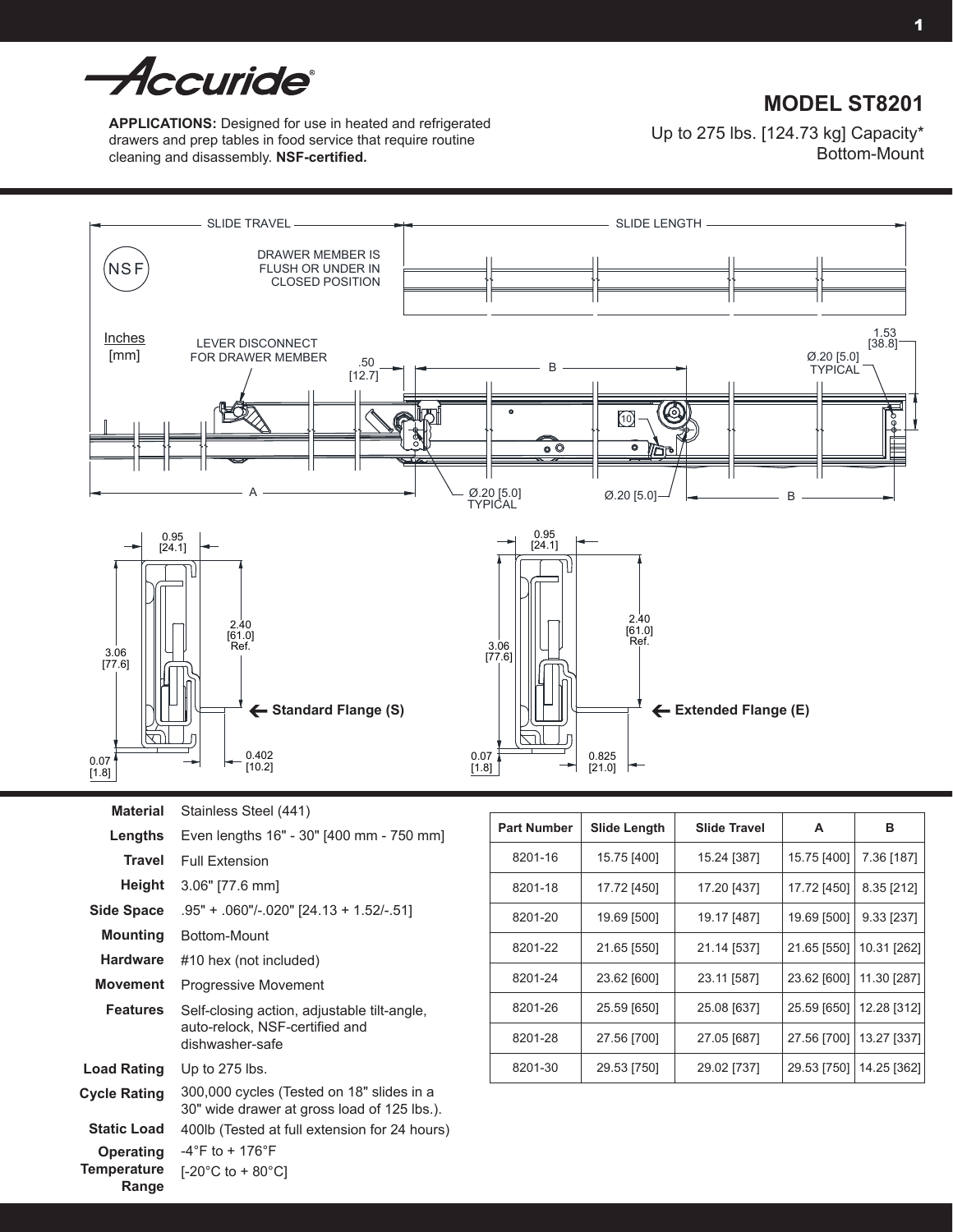# Mounting Instructions

Before starting the installation process, the slides must be disassembled into the individual three members. Extend the slide members and follow the steps as shown in Figure 5. Remove the intermediate member and then follow steps shown on Figure 11 and 12 to remove the intermediate member.

### **Drawer Member Mounting**

To install the drawer member, use #8 undercut flathead screws. The use of all the mounting holes is recommended to ensure maximum load capacity. See Figure 1.



### **Cabinet Member Mounting**

Align the cabinet member (outer member) at the proper height so that the drawer can be inserted with no interference. Install the cabinet member using #10 hex screws, and ensure slides are parellel. See Figure 2.



To modify angle, remove screws 1 and 3 and rotate around screw 2 to desired angle and reinstall, as shown in Figure 3.



### **Intermediate Member Insertion**

Insert intermediate member into the installed cabinet member, as shown in Figure 4.



### **Drawer Insertion**

Before starting drawer insertion, ensure the following:

- Intermediate member should be nested inside cabinet member (outer member).
- Extend intermediate member and pull the locking lever as shown in Figure 5.



• Press down on the locking lever as shown in Figure 6. If it moves freely, it is unlocked.

### *WARNING: Locking lever must be unlocked to insert drawer.*

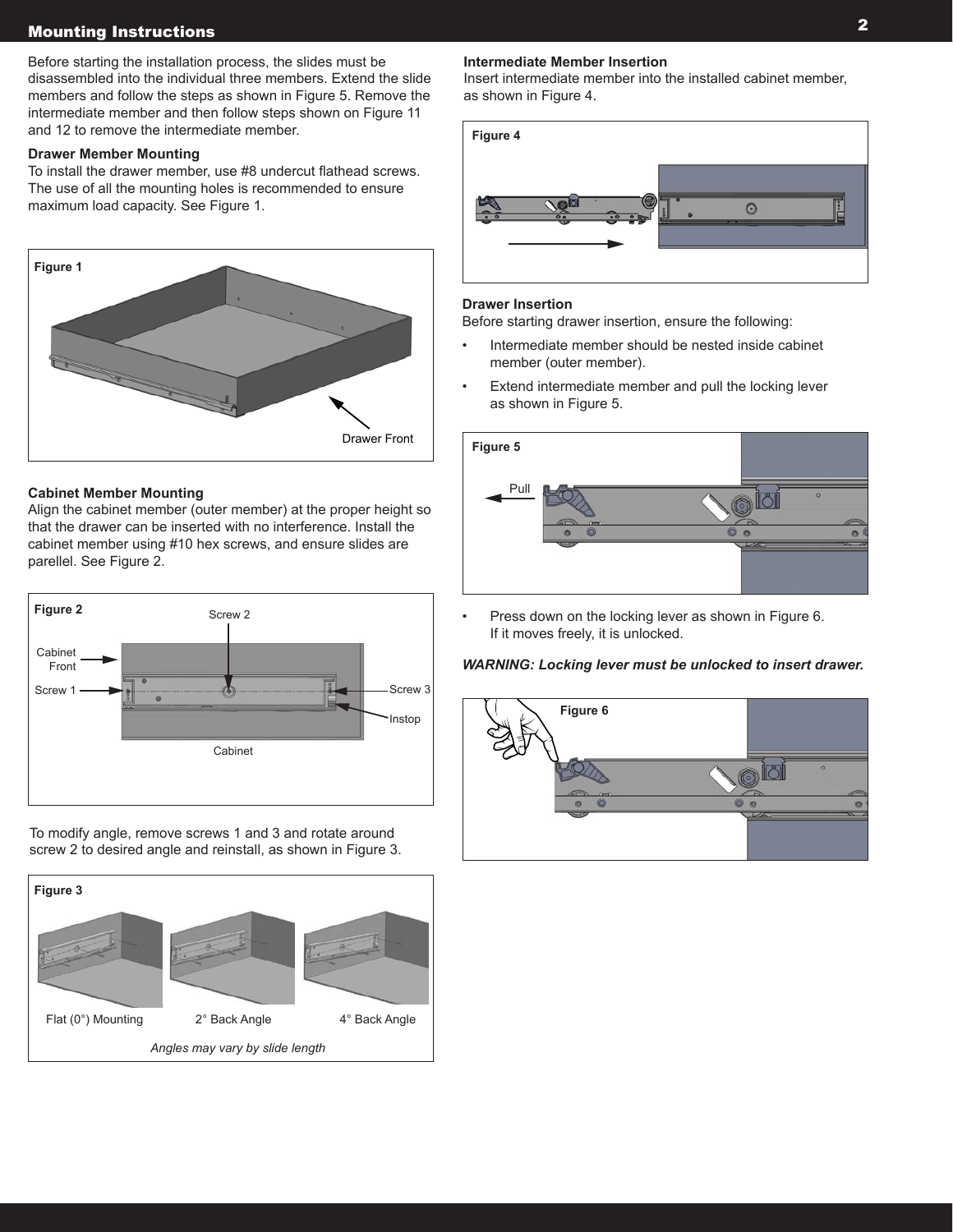## Mounting Instructions (continued)

Once lever is unlocked, drawer insertion can begin. The drawer begins by riding over the rollers (Figure 7), then lifts past the stop to engage with the middle rollers (Figure 8). The drawer then stabilizes into the horizontal position (Figure 9).







**NOTE:** Upon drawer closure, drawer will automatically lock.

#### **Drawer Removal**

To remove drawer, fully extend unit, then unlock the locking lever by pulling (see Figure 10). Then lift out drawer and remove.



*WARNING: Locking lever must be unlocked to remove drawer.*

### **Intermediate Member Removal**

Lift latch tab and pull (as shown on Figures 11 and 12).



| Figure 12       |  |
|-----------------|--|
| ≖<br>Pull       |  |
| $\sqrt{2}$<br>┱ |  |
|                 |  |